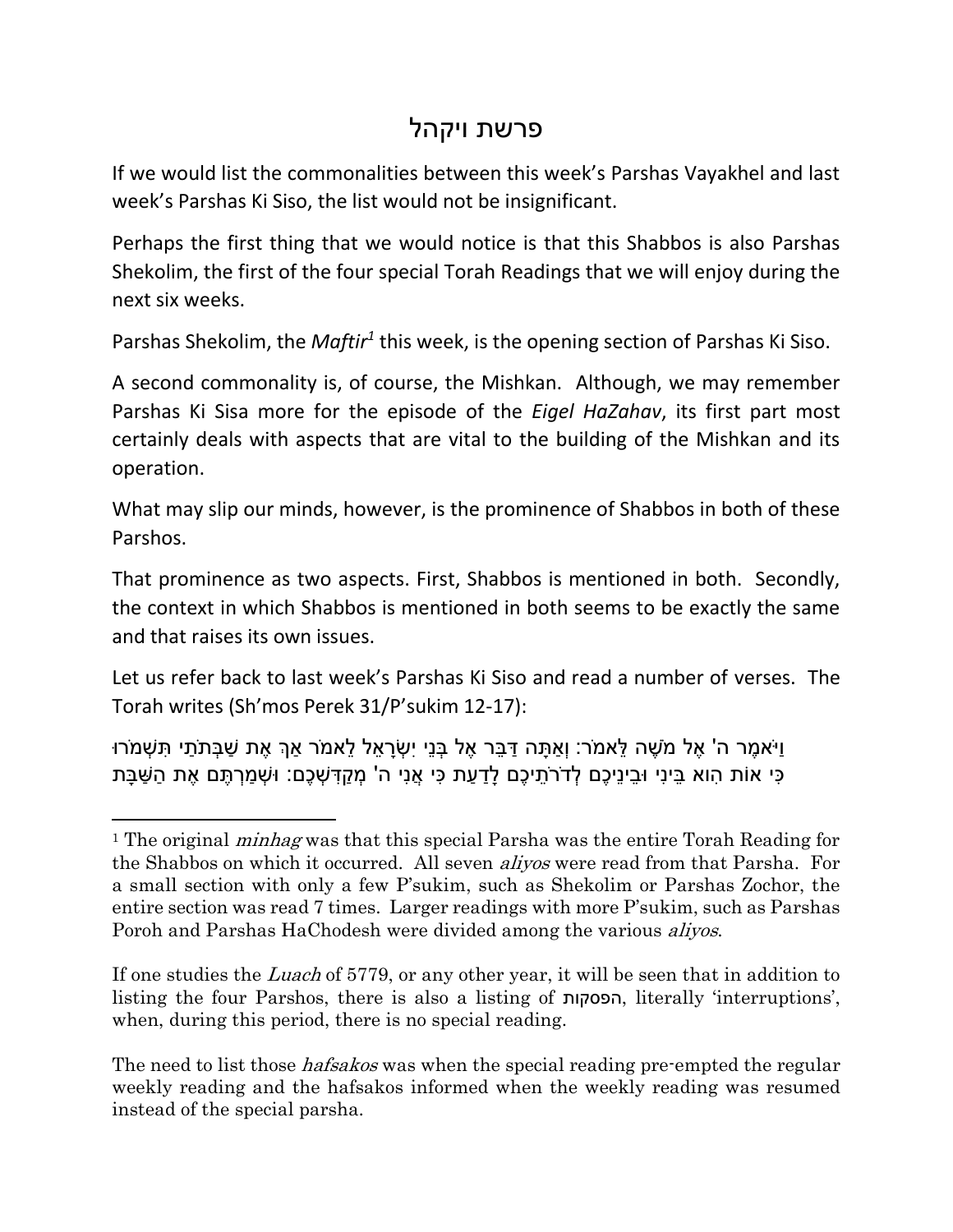ָּכִּי קֹדֵשׁ הָוא לַכֶם מְחַלְלֵיהַ מוֹת יוּמַת כִּי כַּל הַעֹשֶׂה בַהּ מְלַאכַה וְנִכְרְתַה הַנֵּפֶשׁ הַהְוא ַמְקֶרֶב עֲמֵיהָ: שֶׁשֶׁת יַמִּים יֵעֲשֶׂה מְלַאכָה וּבַיּוֹם הַשָּׁבִיעִי שַׁבַּת שַׁבַּתוֹן קֹדֵשׁ לַה' כַּל ָּהַעֹּשֶׂה מְלַאכָה בְּיוֹם הַשָּׁבָּת מֹוֹת יוּמַת: וְשָׁמְרוּ בְנֵי יְשָׂרַאֵל אֶת הַשַּׁבַּת לַעֲשׂוֹת אֶת ָּהַשָּׁבָּת לְדֹרֹתַם בְּרִית עוֹלַם: בֵּינִי וּבֵין בְּנֵי יִשְׂרַאֵל אוֹת הוא לְעֹלַם כִּי שֵׁשֶׁת יָמִים עַשָּׂה ָה' אֶת הַשֶּׁמֵים וְאֶת הַארֶץ וּבַיּוֹם הַשָּׁבִיעִי שַׁבַת וַיִּנַּפָּש:

Hashem said to Moshe, saying: You shall speak to B'nei Yisroel saying: But, My Shabbosos you shall guard because it is a sign between Me and between you for all of your generations to know that I am Hashem Who sanctifies you. You shall guard the Shabbos because it is holy for you; its profaners shall surely die because anyone who does *melachah* on it – that soul shall be excised from the midst of its people. Six days *melachah* shall be done and on the seventh day it is a Shabbos of Shabbos, holy for G-d; anyone who does *melachah* on the day of Shabbos shall surely die.

B'nei Yisroel shall observe<sup>2</sup> the Shabbos to make the Shabbos for their generations as an everlasting covenant. Between Me and between B'nei Yisroel it is an eternal sign that Six Days Hashem made the heavens and the earth and on the Seventh Day He stopped and He rested.

Although that there is much to learn from these verses, each one on its own and each word on its own, we will focus on two parts only.

The first part is the question of the *Netziv*. He notes that the term *os*, sign, is mentioned in the earlier of this set of verses but its nature, 'what is it a sign of' is only explained farther on in the final verse of this set where we read:

<sup>2</sup> The word ושמרו could be translated as 'they observed', in the past tense, or 'they shall observe', in the future tense.

The difference is if the letter vov with which the word ושמרו begins is a החיבור ויו, a conjunction prefix meaning 'and' or ההיפוך ויו, changing the word שמרו to the future tense.

In general, if the accent is מלעיל, on the first syllable, then it serves a conjunctive purpose. If it is מלרע, on the second syllable, then it is transformative.

A look in the Chumash shows that, in fact, it is מלרע and thus the prefix vov is transformative and we read the word as *v'shom'ru*, not v'shom'ru.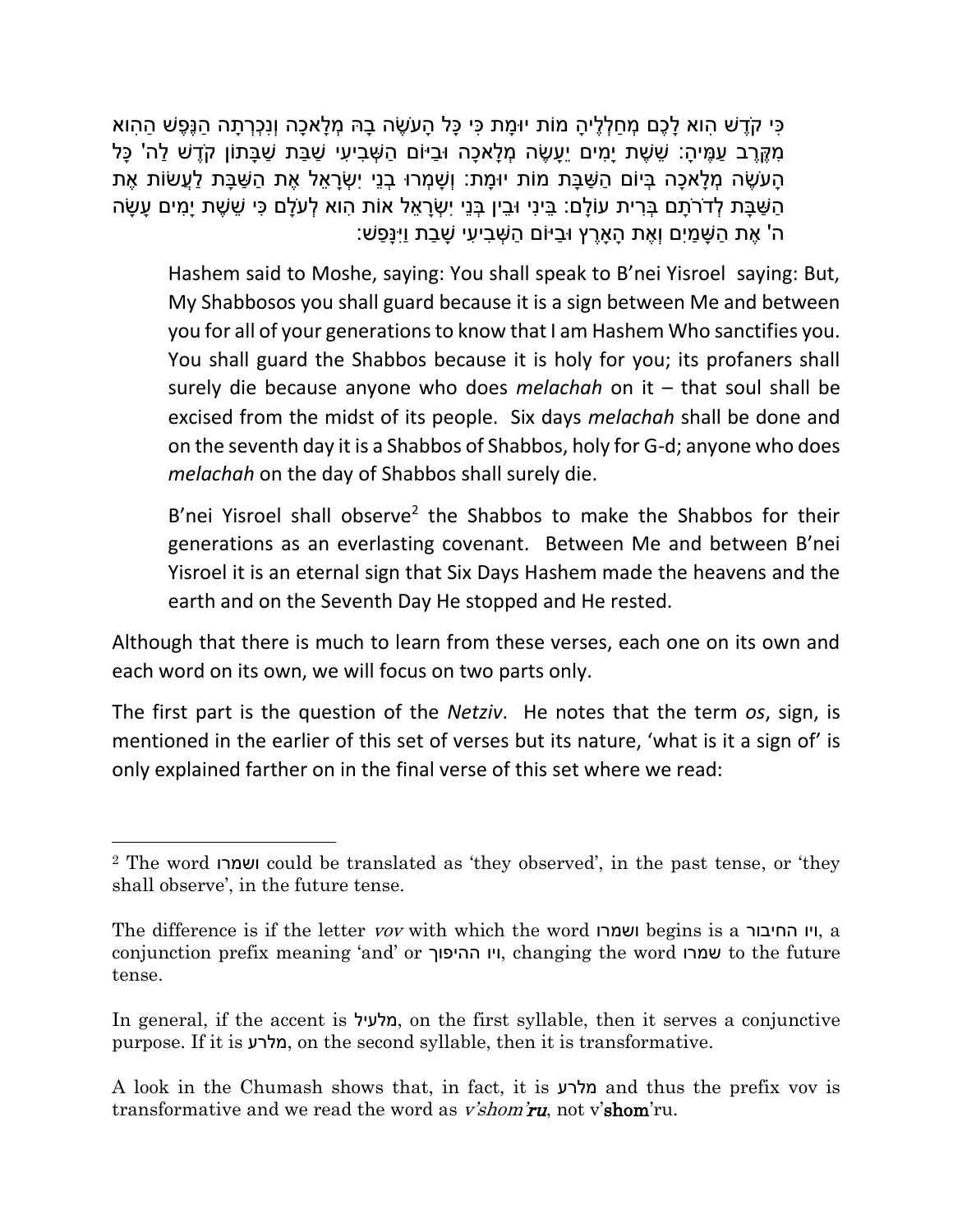ֹאוֹת הוא לְעֹלֵם כִּי שֵׁשֶׁת יָמִים עַשָּׂה ה' אֶת הַשֶּׁמַיִם וְאֶת הַאֹרֶץ וּבַיּוֹם הַשָּׁבִיעִי שַׁבַת וַיִנָּ ַפש:

It is an eternal sign that Six Days Hashem made the heavens and the earth and on the Seventh Day He stopped and He rested.

Why, asks the *Netziv*, is the *os* aspect of Shabbos mentioned first without an explanation and then subsequently mentioned again, that time with an explanation<sup>3</sup>. We will discuss his response later.

The second aspect that we will discuss is a seeming repetitiveness in Parshas Ki Siso itself and a repeated repetitiveness in this week's Parshas Vayakhel.

Rashi writes:

 $\overline{\phantom{a}}$ 

```
ואתה דבר אל בני ישראל - ואתה, אף על פי שהפקדתיך לצוותם על מלאכת המשכן, 
             אל יקל בעיניך לדחות את השבת מפני אותה מלאכה:
```
*You shall speak to B'nei Yisroel* – You, even though I Hashem have appointed you, Moshe, to command them regarding the *melacha* to be done for building the Mishkan, it should not be light in your eyes to push aside Shabbos for that *melachah* of the Mishkan.

אך את שבתתי תשמרו - אף על פי שתהיו רדופין וזריזין בזריזות מלאכה שבת אל תדחה מפניה.

He writes to the first mention of os: כי אות הוא ביני וביניכם - אות גדולה היא בינינו שבחרתי בכם, בהנחילי לכם את יום מנוחתי למנוחה: *Because it is a sign between Me and between you*  $-$  It is a great sign between Me- that I Hashem chose you, when I gave you My Day of rest for your [day of] rest as an inheritance.

That is, according to Rashi, there are two signs that Shabbos provides. The first is Hashem's closeness with Israel which is indicated by Israel's choseness. He has chosen us to share His Day of Rest with us.

The second *os* is that Shabbos represents Creation of the Seven days, as the Torah writes explicitly in the final verse.

<sup>3</sup> Rashi already answered the question without indicating that it there was a difficulty.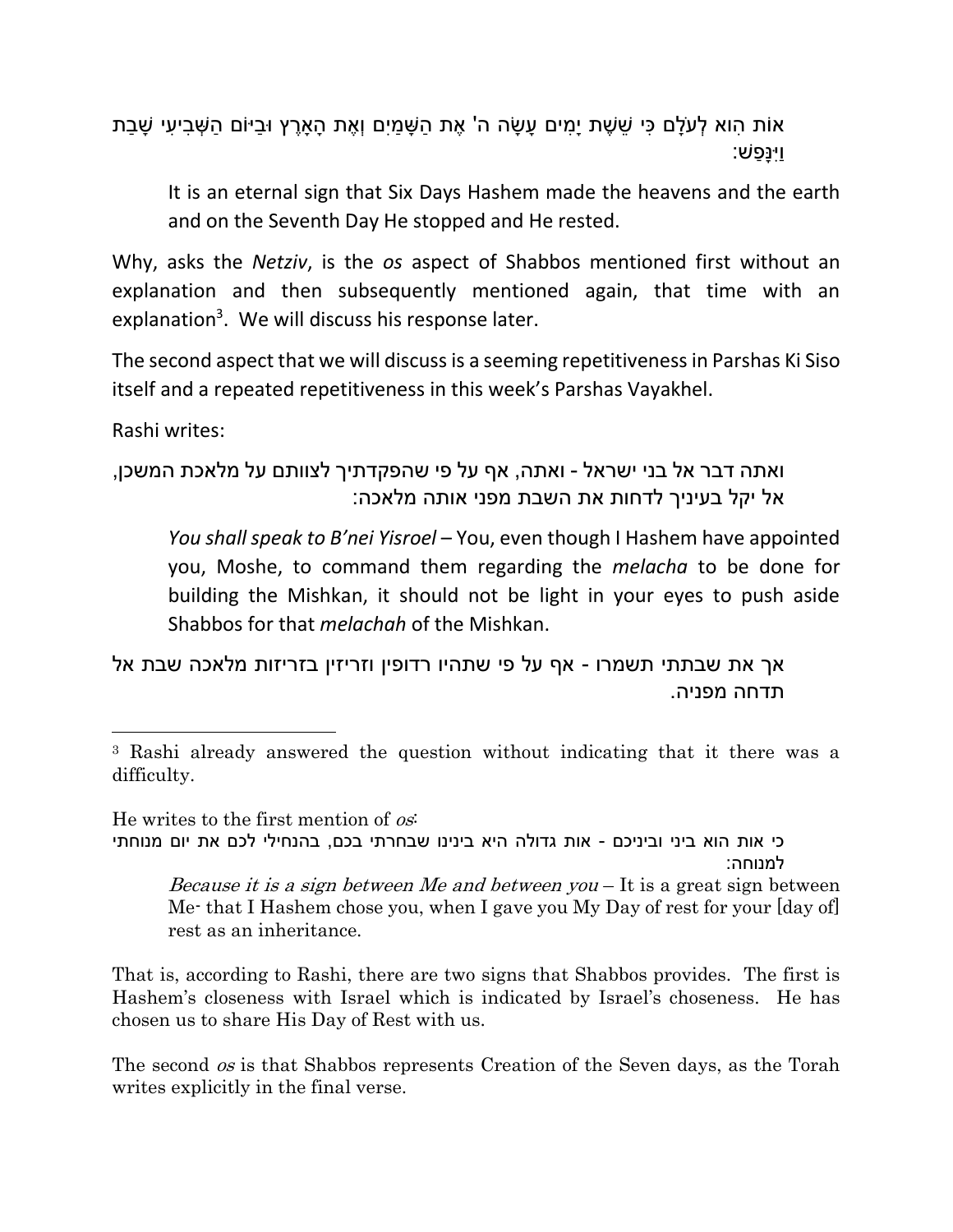*But My Shabbosos* you shall guard – even though you will be driven and hurried with the melachah [of the Mishkan], Shabbos should not be pushed aside because of it.<sup>4</sup>

Rashi explains both the first and the second verses as teaching the same thing – the Mishkan may not be built on Shabbos. Isn't one verse sufficient?<sup>5</sup>

The question becomes even more complicated when we see our Parsha as well, a complication within a complication.

Parshas Vayakhel begins (Sh'mos Perek 35/P'sukim 1-5):

ּוִיקָהל מֹשֶׁה אֶת כַּל עֲדת בְּנֵי יִשָׂראל וַיֹּאמֶר אֱלֹהֶם אלֶה הִדְּבַרים אֱשֶׁר צוּה ה' לַעֱשֹׂת ֹּאֹתַם: שֵׁשֶׁת יַמִּים תֵּעֲשֶׂה מְלַאכָה וּבַיּוֹם הַשָּׁבִיעִי יִהְיֶה לָּכֶם קֹדֶשׁ שַׁבַּת שַׁבַּתוֹן לַה' כָּל ָּהַעֹּשֶׂה בוֹ מְלַאכָה יוּמַת: לֹא תְבַעֲרוּ אֵשׁ בְּכֹל מֹשָׁבֹתֵיכֶם בִּיוֹם הַשַּׁבַּת: וַיֹּאמֶר מֹשֶׁה ָּאֶל כָּל עֲדַת בְּנֵי יִשְׂרָאֵל לֵאמֹר זֶה הַדָּבָר אֲשֶׁר צְוָּה ה' לֵאמֹר: קְחוּ מֵאִתְּכֵם תְּרוּמַה לַה ֹּכֹּל נְדִיב לְבּוֹ יְבִיאֶהָ אֶת תְּרוּמַת ה' זַהַב וַכֶּסֶף וּנְחֹשֶׁת:

Moshe gathered all of the congregation of B'nei Yisroel and he said to them, 'These are the words that Hashem commanded to do them. Six days work shall be done and on the seventh day it should be holy for you; it is a Shabbos of Shabbos for Hashem; anyone who does *melachah* on it shall be put to death. Do not burn a fire in all of your dwellings on the Shabbos Day.'

<sup>4</sup> Rashi continues:

כל אכין ורקין מיעוטין, למעט שבת ממלאכת המשכן: Each use of the words *ach* or *rak* is exclusionary. [In our instance when it is written שבתותי את אך [the meaning is to exclude Shabbos from [a day upon which] the work of the Mishkan may be done.

See the many, many commentaries on this Rashi who find difficulty with his explanation. Seemingly, since the word אך is mentioned in regards to Shabbos, it is Shabbos that should be limited in its scope and thus allowing the work on the Mishkan to be performed even on Shabbos.

<sup>&</sup>lt;sup>5</sup> One answer that I saw said that one of the *limmudim* is to tell the *tzibbur*, all of whom contributed to the Mishkan, that as a community they could not violate Shabbos for the purpose of building the Mishkan. The other limmud was referring to each and every one of the craftsman that even individually they could not violate Shabbos for the purpose of building the Mishkan.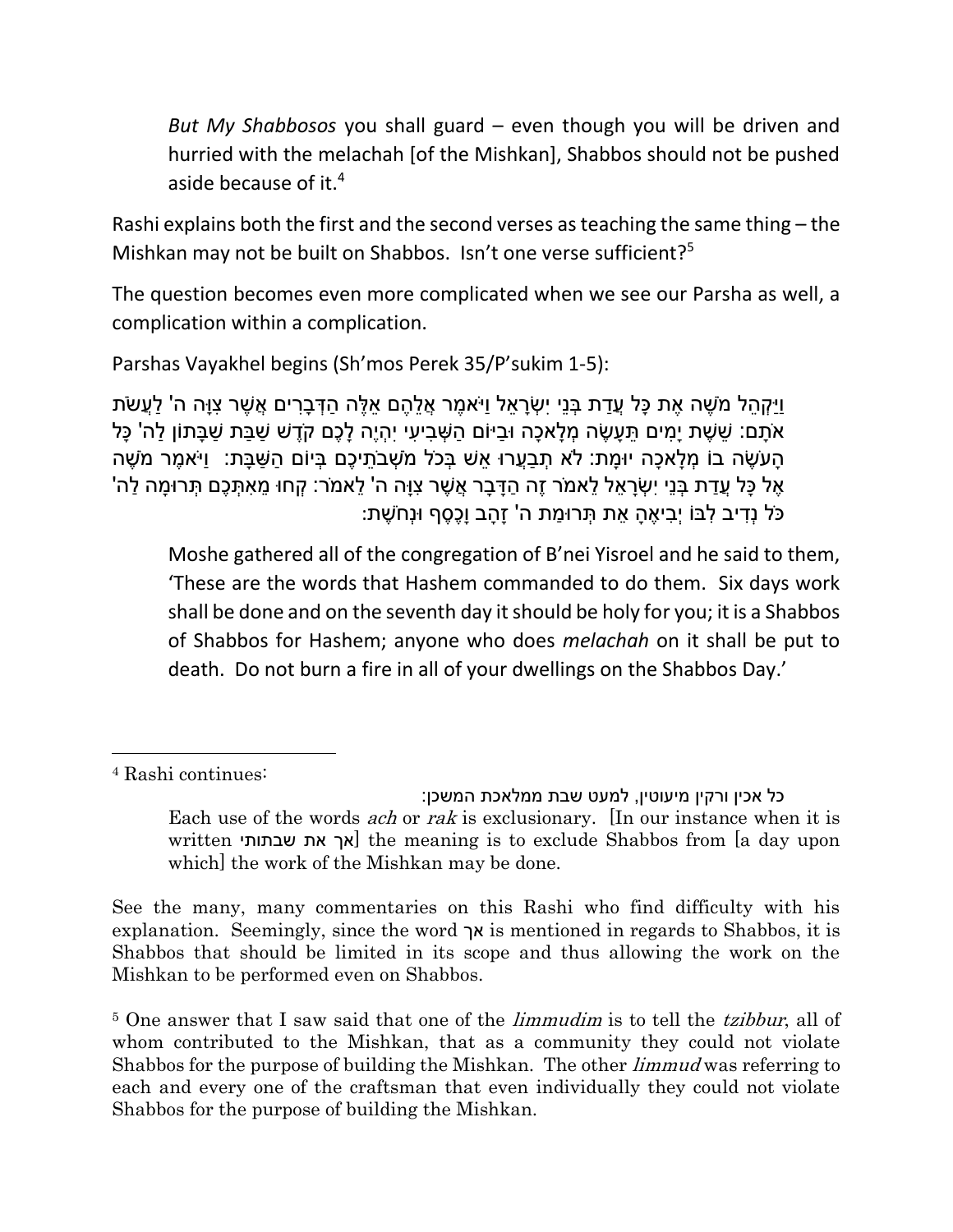Moshe said to the entire congregation of B'nei Yisroel saying, 'This is the thing that Hashem commanded to do. Take from yourselves an offering to Hashem; anyone who has a generous heart should bring the offering for Hashem, gold, silver and copper.'<sup>6</sup>

Now, the question that is raised is obvious. Certainly, the purpose of the mass assembly of Israel was to teach and command them regarding the building of the Mishkan.

It is difficult to fathom that teaching regarding Shabbos could be the reason for the gathering.

We are told that even prior to *Mattan Torah*, Israel had its initial instruction regarding Shabbos - at Marah<sup>7</sup>.

And then, in *Parshas Man*, Shabbos again is a significant theme<sup>8</sup>.

And even if we ignore that which occurred prior to the giving of the Torah on Sinai, the fourth of the Ten Commandments commands the Mitzvah of Shabbos.

The centrality of Shabbos has been clearly emphasized already.

On the other hand, the Mitzvos of the Mishkan, written explicitly in Parshos Teruma and Tetzaveh and the beginning of Parshas Ki Siso were not yet given to Israel.

The Torah is clear in its commands in those earlier Parshos but they have not yet been transmitted to Israel. It is in our Parshas Vayakhel that that transmission occurs. That, seemingly, is the reason for the congregating of all of Israel.

Therefore, the introductory verses regarding Shabbos with which our Parshas Vayakhel begins seem superfluous and interfering.

Rashi writes here:

 $\overline{\phantom{a}}$ <sup>6</sup> The following verses list additional items that Israel was told to bring for the building of the Mishkan.

<sup>7</sup> Sh'mos Perek 15/P'sukim 23-25 and Rashi to Posuk 25.

<sup>8</sup> Sh'mos Perek 16/Posuk 23.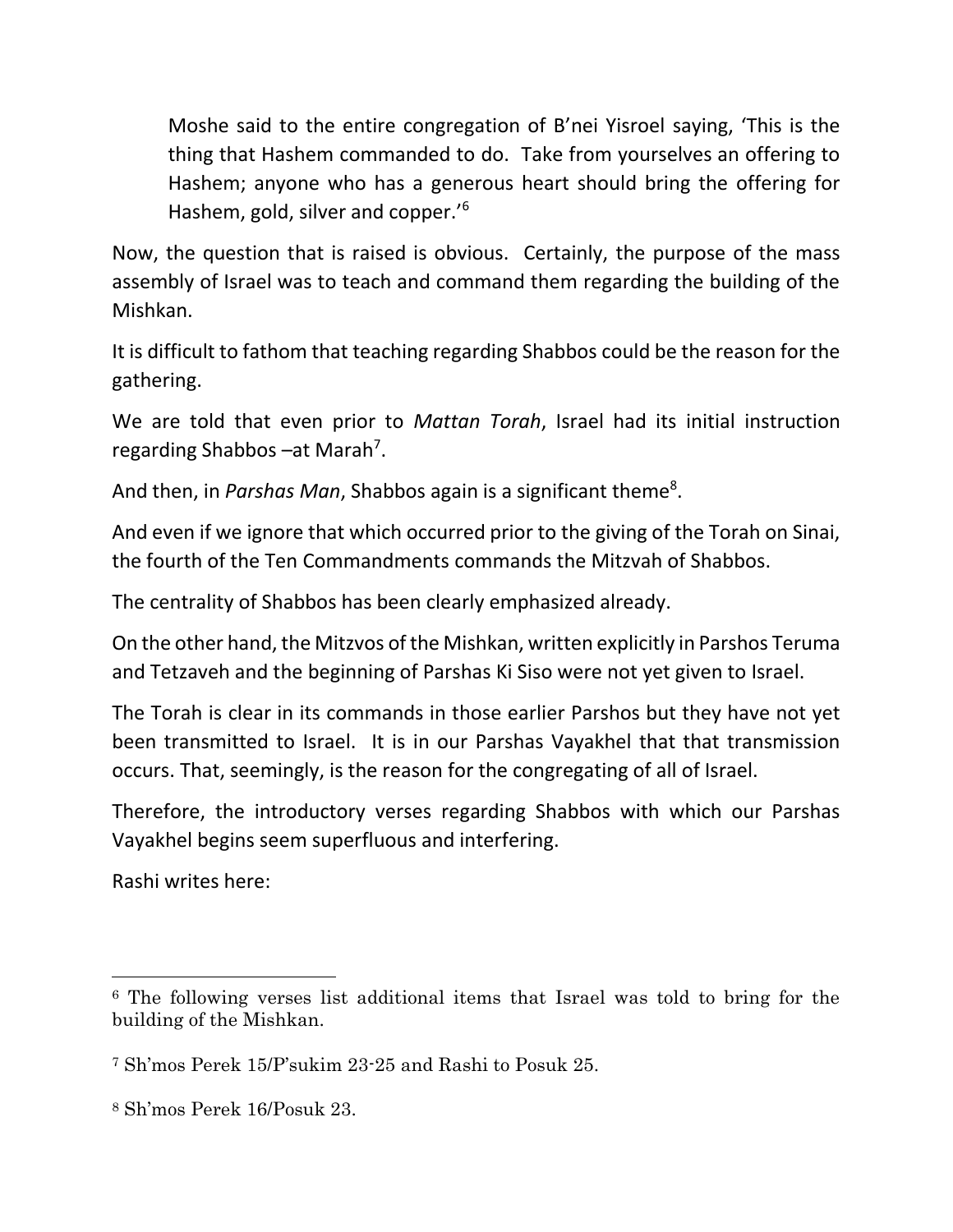ששת ימים - הקדים להם אזהרת שבת לצווי מלאכת המשכן, לומר שאינה דוחה את השבת:

*Six days* – the Torah brought the warning of Shabbos observance prior to the command of the Mishkan to say that the work of the Mishkan does not push aside Shabbos observance.

We were already told that Shabbos is not relegated to the side to allow the Mishkan to be built even on the seventh day. Why is it repeated here?

In order to deal with this question, it is worthwhile to note that the Torah reveals here in Parshas Vayakhel some basic principles of Shabbos that heretofore have not been shared in *Torah Shebichtav*.

The first and so basic idea is that there are multiple Melachos that the Torah forbids.

That is, in *Torah Shebichtav*, we have read about the prohibition of doing *melachah* but we have not been told either the quantity or the quality of that which is forbidden. We do not know what a *Melachah* is or how many there are.

What does Parshas Vayakhel present to us?

We read the opening words of the Parsha above:

ָּאלָה הַדְּברים אֱשָׁר צוּה ה' לַעֲשׂת אֹתַם:

These are the words that Hashem commanded to do them:

Let us learn how Chazal interpret this verse and the one that follows it where we read:

ֿלֹא תְבַעֲרוּ אֵשׁ בְּכֹל מֹשָׁבֹתֵיכֶם בִּיוֹם הַשַּׁבַּת:

Do not burn a fire in all of your dwellings on the Shabbos Day.

We learn in Masseches Shabbos (70 a)<sup>9</sup>:

<sup>9</sup> It is worthwhile to first learn a little Rambam (Hilchos Shabbos Perek 1/Halacha 1):

ומה הוא חייב על עשיית מלאכה, אם עשה ברצונו בזדון חייב כרת, ואם היו שם עדים והתראה נסקל, ואם עשה בשגגה חייב קרבן חטאת קבועה.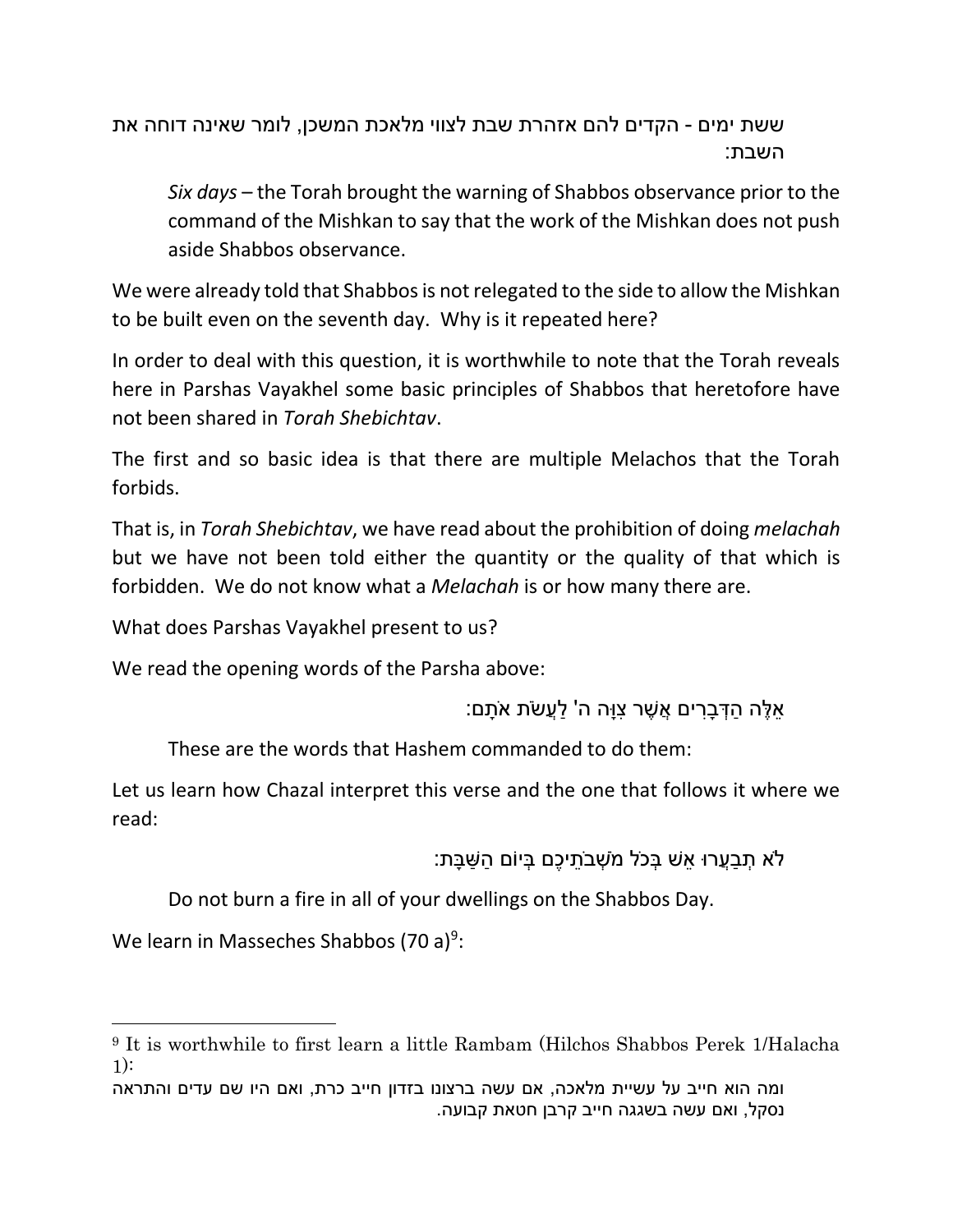תניא, רבי נתן אומר: לא תבערו אש בכל משבתיכם ביום השבת, מה תלמוד לומר? לפי שנאמר ויקהל משה את כל עדת בני ישראל אלה הדברים וגו' ששת ימים תעשה מלאכה. דברים, הדברים - אלה הדברים - אלו שלשים ותשע מלאכות שנאמרו למשה בסיני. יכול עשאן כולן בהעלם אחד אינו חייב אלא אחת...תלמוד לומר: לא תבערו אש, הבערה בכלל היתה, ולמה יצאת - להקיש אליה, ולומר לך: מה הבערה שהיא אב מלאכה וחייבין עליה בפני עצמה - אף כל שהוא אב מלאכה חייבין עליה בפני עצמה.

> The *Braisa taught*: Rabi Noson says, 'What does the verse 'Do not burn a fire in all of your dwellings on the Shabbos Day' come to teach  $10$ ? Since the Torah writes, 'Moshe gathered all of the congregation of B'nei Yisroel and he said to them, 'These are the words that Hashem commanded to do them. Six days you shall work…'

> I learn from the word אלה – 36] in Gematria] and <sup>11</sup>דברים -2 and the letter *heh* as a prefix to the word דברים – 1. These are the 39 *melachos* that were said to Moshe on Sinai.

> I might think that if one did all thirty-nine in one instance of unintentionality [when he did not know that any one of them was

 $\overline{a}$ 

What penalty does one receive for violating a Torah-prohibited *melachah*? If a person did it willfully and intentionally he receives koreis. If in this case there were witnesses who warned him about the act – he is stoned. If he did it unintentionally he brings a fixed Korban Chattos.

Here, and throughout Shas and Halachah, when the discussion refers to a Torahprohibited Melachah it will talk about the perpetrator bringing a Korban Chattos, rather than one purposely violating the prohibition. It is more pleasant to think of an unintentional Shabbos violation rather than one that was willful.

<sup>&</sup>lt;sup>10</sup> That is, why was it singled out from all the other 39 *melachos*?

<sup>11</sup> דברים is plural. The minimum of plural is two and the maximum has no limit. Since the Torah comes to clarify and not to confuse, we choose the number '2' as the quantity –because that is certain. If the Torah meant another multiple than two it would have specified.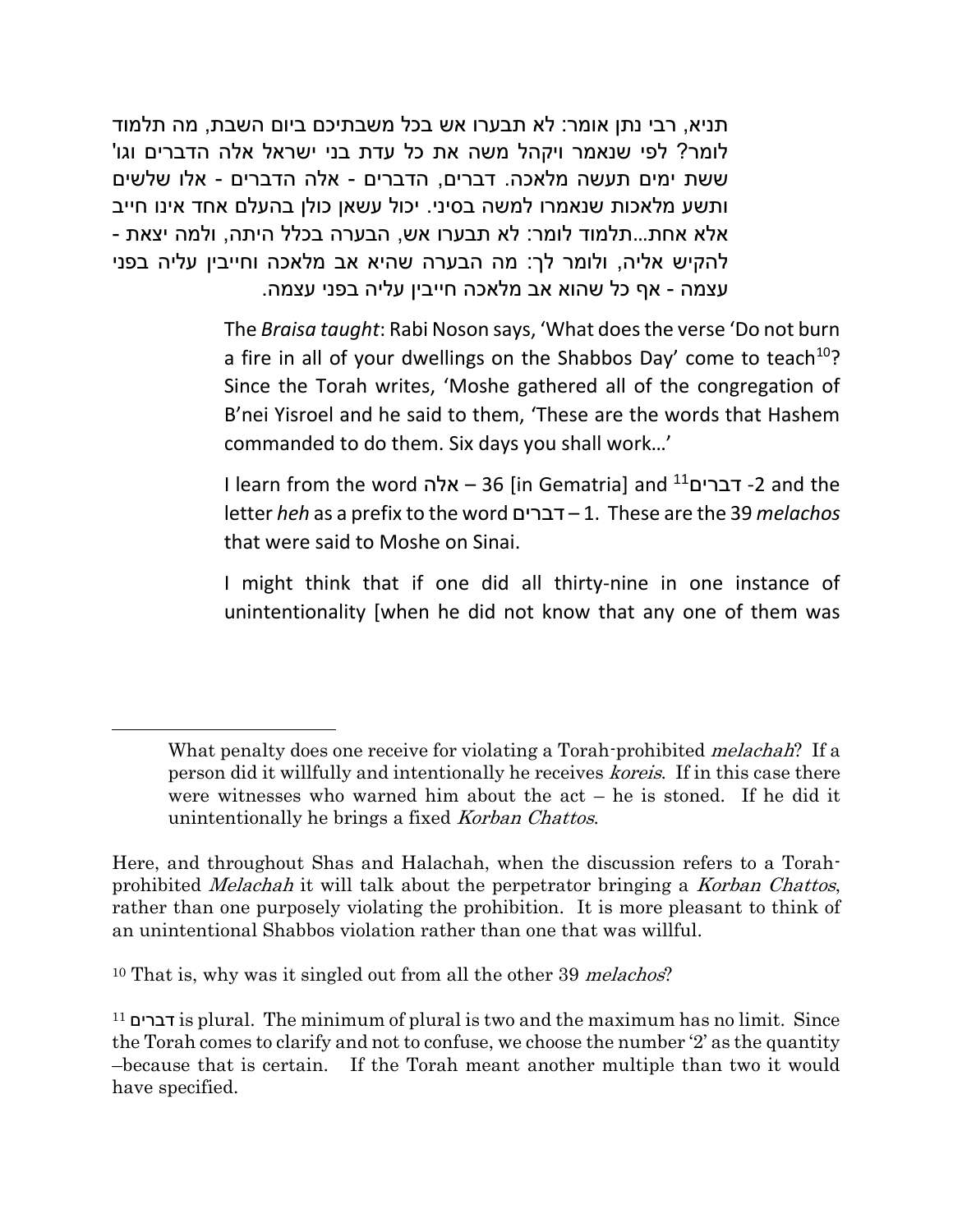forbidden on Shabbos] that he would bring only one *Korban Chattos*<sup>12</sup> , that is why the Torah writes 'do not make a fire' separately.

'Do not make a fire' was part of the category of forbidden *melachah*. Why was it written exceptionally? To compare all the other *melachos* to it. Just like making a fire is a paradigm *melachah* and one who does it is liable an individual *Korban Chattos*<sup>13</sup>, so one is obligated an individual *Korban Chattos* on each of the 39 *melachos*. 14

So, now the question must be raised: Why did the Torah choose the venue of Parshas Vayakhel to introduce us to the fact that there are thirty-nine supercategories of *Melachah* and that each of those categories is its own separate prohibition and is not dependent on the other *melachos* for its independent status as a *melachah*?

I think that the answer may lie in the very issue of what Moshe Rabbenu accomplished by telling Israel that they could not build the Mishkan on Shabbos. Since the prohibition was stated elsewhere as we learned, why does Moshe Rabbenu mention it here?

l

```
תניא: הבערה ללאו יצאת, דברי רבי יוסי. רבי נתן אומר: לחלק יצאת.
```
<sup>&</sup>lt;sup>12</sup> Since elsewhere the Torah refers to all *Melachah* in one category, perhaps the punishment is for all of them together?

<sup>13</sup> See the commentary of Rav Shimshon Rafael Hirsch here regarding why the prohibition of תבערו לא was chosen to be the paradigmatic melachah that would inform regarding all of the other 38.

<sup>14</sup> The Gemara that is presented here is according to the Halachah. The Gemara continues there and tells us a second opinion as to why תבערו לא was mentioned singularly. We read:

The Braisa taught: Rabi Yose says 'the prohibition of making a fire' was written exceptionally to teach that it is a standard prohibition and does not make the violator liable for the punishments of the other *melachos*. Rabi Noson says, 'the prohibition of making a fire' was written exceptionally to teach that one is liable a separate *Korban Chattos* for each violation of a separate *melachah*.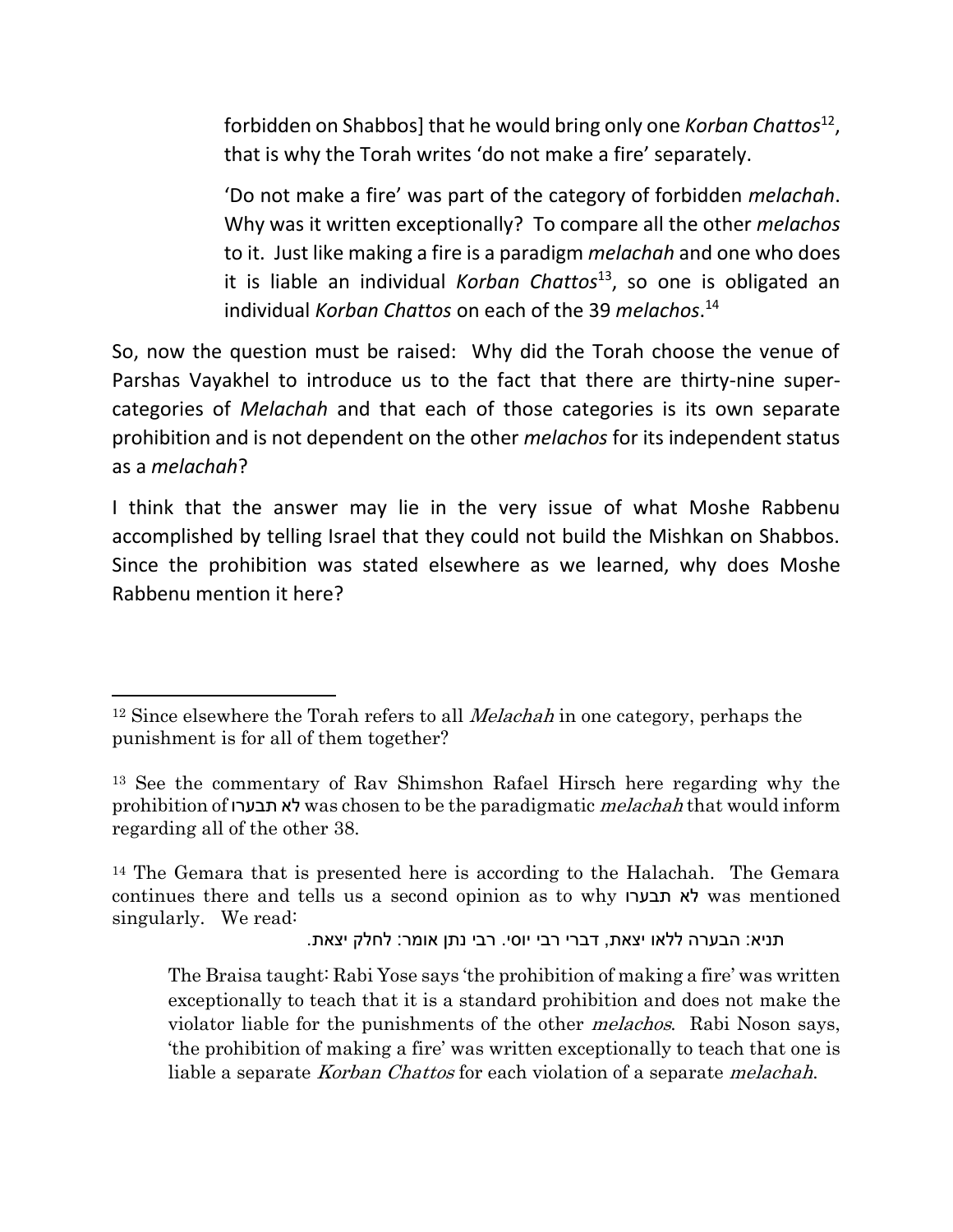Of course the concern was, as Rashi noted, that the enthusiasm and eagerness to build the Mishkan might move Israel to see the Mishkan as the highest of values and therefore place Shabbos in a lower priority, allowing it to be violated.

Moshe Rabbenu in Parshas Vayakhel is not only telling Israel not to build the Mishkan on Shabbos. Moshe Rabbenu is explaining to Israel why Shabbos has precedence over the Mishkan.

With the detail that Moshe Rabbenu will present Israel in the following verses regarding the building of the Mishkan, Israel may be under the impression that the Mishkan's work has so many multiple facets to it, then it must be superior. Its quantity is indicative of its quality.

Now, of course, that equation is not inherently true. The preference given to certain Mitzvos and their superiority is Divinely determined, far beyond the purview of man.

But, since such an inference may be possible, Moshe Rabbenu presents to Israel that Shabbos is not just one Mitzvah of prohibiting *Melachah*. In fact, Shabbos is thirty-nine separate Mitzvos, individual commandments, each with the maximum punishments, Divine and man-administered<sup>15</sup>.

Thus, presenting the fact that there are thirty-nine *Melachos*-Mitzvos, if there would be an assessment by quantity, Shabbos does not pale before the Mitzvah of building the Mishkan. The opposite is true. The mass of Mitzvos that are contained in the overall Mitzvah of Shabbos far exceeds those of the Mishkan and their severity is far greater as well.

And as we continue in the Parsha, we note that the Torah relates to the quality of the Mishkan and of Shabbos as well.

In Parshas Ki Siso, Hashem told Moshe Rabbenu the identity of those whose task it would be to supervise the construction of the Mishkan.

We read there (Perek 31/P'sukim 1-6):

l

<sup>&</sup>lt;sup>15</sup> Of the four capital punishments, *sekilah*-stoning is the most severe. Koreis-excision is the most severe of the heavenly-administered punishments and Korban Chatos Kavua, a fixed offering that has no alternatives in cases of an impoverished violator, is the most severe of the sin-offerings.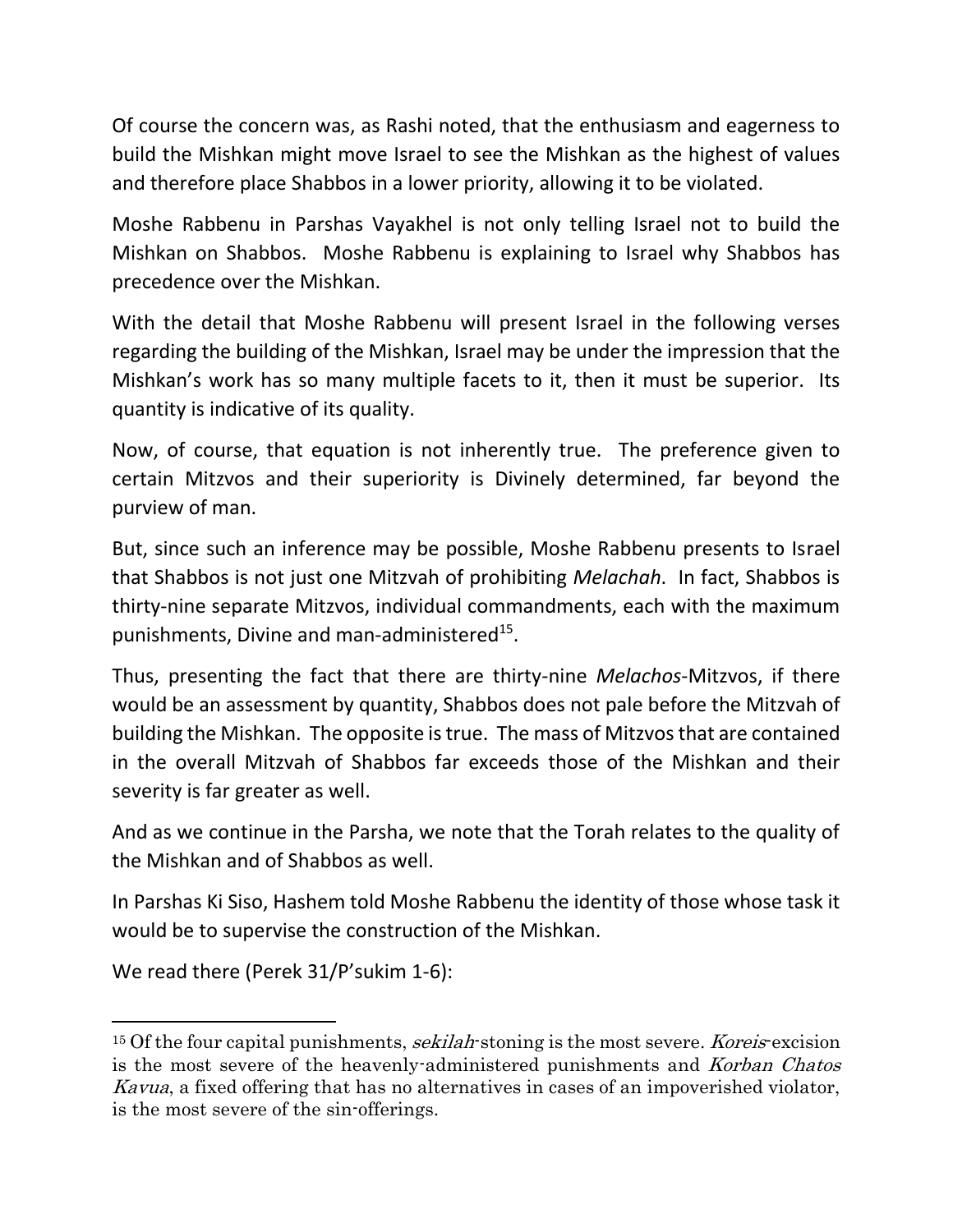ַּוַיְדַבֵּר ה' אֵל מֹשֶׁה לֵּאמֹּר: רְאֶה קַרַאתִי בְשֶׁם בְּצַלְאֵל בֵּן אוּרִי בֵן חוּר לְמַטֶּה יְהוּדַה: וַאֲמלֹא אֹתוֹ רוּח אֵ...ל'קים בְּחכָמה וּבתָבוּנה וּבְדעת וּבְכַל מְלאכה: לחָשֹׁב מַחֲשַׁבֹת ַלַעֲשׂוֹת בַּזַּהַב וּבַכֵּסֵף וּבַנְּחֹשֶׁת: וּבַחֲרֹשֶׁת אֶבֵן לְמַּלֹּאת וּבַחֲרֹשֶׁת עֵץ לַעֲשׂוֹת בְּכָל ְמ ָּלא ָּכה: וֲַאנִי ִהנֵּה נָּ ַת ִתי ִאתֹו ֵּאת ָא ֳה ִליָאב ֶבן ֲא ִחי ָּס ָּמְך ְל ַמ ֵּטה ָּדן ּו ְב ֵּלב ָּכל ֲח ַכם ֵּלב ַּנְתַּתִּי חַכְמַה וְעַשׂוּ אֶת כַּל אֲשֶׁר צִוִּיִתָךָ:

Hashem spoke to Moshe saying. See, I have called the name of Betzalel ben Uri ben Chur from the Tribe of Yehuda. I have filled him with the spirit of Gd, with wisdom, with understanding and with knowledge and about each *melachah*-work. To think thoughts, to work with gold, with silver and with copper. To engrave stone and to place settings and to carve wood and to do each *melachah*-work. And I Hashem have placed with him Oholiov ben Achisomoch of the Tribe of Dan and in the heart of each one with a wise heart I have given knowledge; they will do all that you will command them.

If we now compare this section with the words that Moshe Rabbenu transmits this information in our Parsha to Israel, we will have an additional insight into the dynamics of emphasizing the superiority of Shabbos observance over the building of the Mishkan.

We will note already that in building the Mishkan, the Torah refers to its labors as 'melachah'. The term *melachah*, until now, was used almost<sup>16</sup> exclusively in regards to Shabbos.

If your initial thought is that that exclusivity began with the *Aseres HaDibros*, then if you test your knowledge you will know that such an answer was impetuous. In fact, at the time of Creation we read (B'reishis Perek 2/P'sukim 1-3):

וַיְכלּוּ השַׁמים והארץ וכל צבאם: ויָכל א…ל'קים בּיּוֹם השַׁביעי מלאכתּוֹ אַשר עשׂה ַוַיִּשְׁבֹּת בַּיּוֹם הַשָּׁבִיעִי מִכָּל מְלַאכָתּוֹ אֱשֶׁר עֲשָׂה: וַיְבָרֵךְ אֶ...ל'קים אֶת יוֹם הַשְּׁבִיעִי וַיְקַדֵּשׁ ֹאֹתּוֹ כּי בוֹ שַׁבת מכּל מְלאכָתּוֹ אֲשֶׁר בַּרא אֱ...ל'קים לַעֲשׂוֹת:

The heavens and the earth and all of their hosts were completed. G-d completed on the Seventh Day His *melachah* that He did and He stopped on the Seventh Day from all of His *melachah* that He did. G-d blessed the

<sup>16</sup> See B'reishis Perek 39/Posuk 11.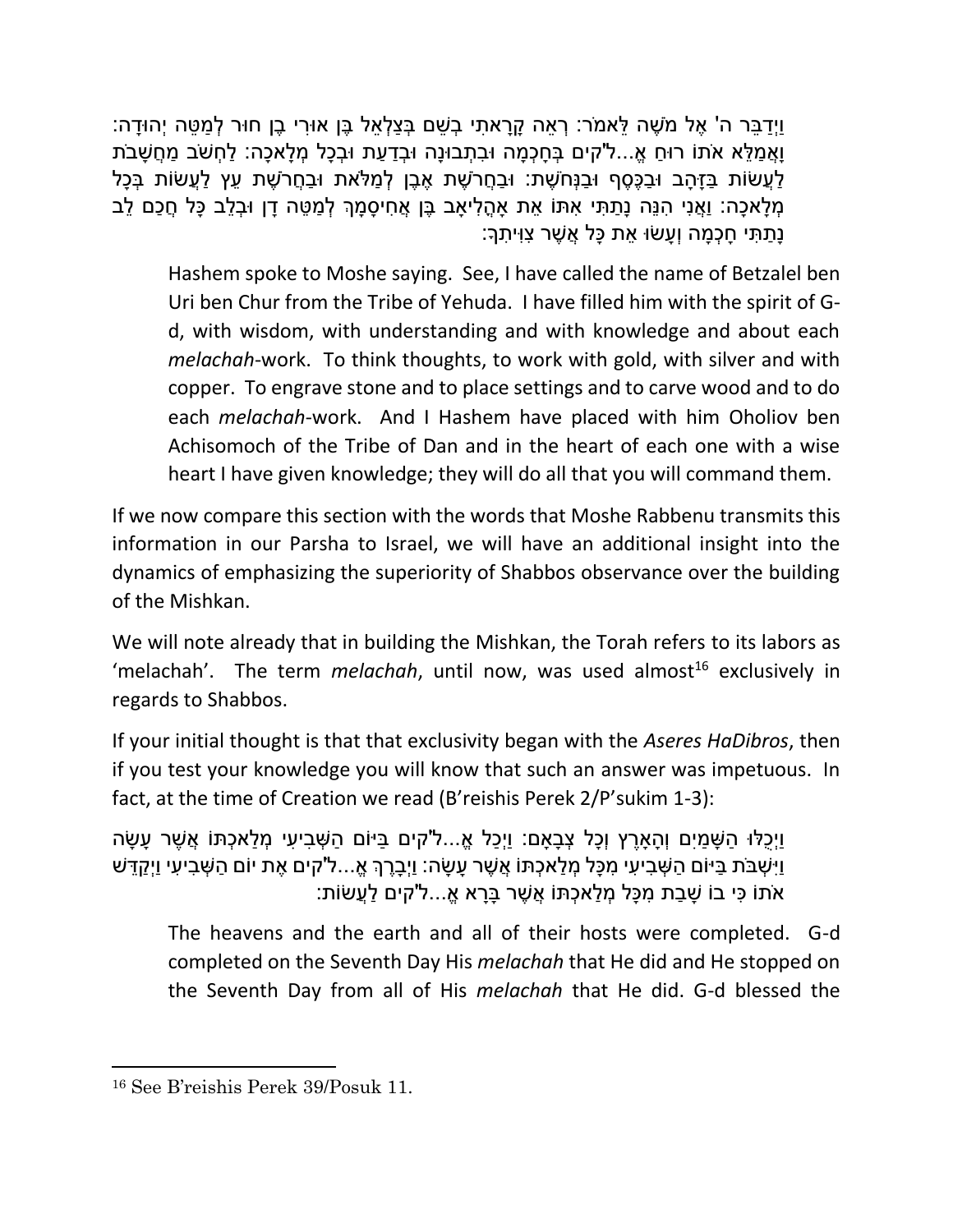Seventh Day and He sanctified it because He stopped from all of His *melachah* that G-d created to do.

*Melachah* is a Divine endeavor. It is a G-dly act. That is why it the Torah repeatedly talks of *His* melachah.

And then we come to the prohibition of Shabbos in Sefer Sh'mos, the term *melachah* is borrowed from Divine activity, an activity which man cannot match, and is used to define the prohibitions of Shabbos.

And now in Parshas Ki Siso, specific individuals are tasked with building the Mishkan, the term *melachah* is used for the first time regarding those acts of building and formation.

And now we come to Parshas Vayakhel and see a further *chiddush*. We read the parallel verses there (Perek 35/P'sukim 30-35 <sup>17</sup>) and we note the specific content of one of the verses (Posuk 33):

ּוּבַחֲרֹשֶׁת אֶבֶן לְמַלֹּאת ּוּבַחֲרֹשֶׁת עֵץ לַעֵשׂוֹת בְּכָל מְלֵאכֶת מַחֲשַׁבֶת:

With the engraving of stone to make settings and with the carving of wood to do with each *melaches machsheves* – each *melachah* of thought.

Now, if we have learned the Halachos of Shabbos we know that the concept of מחשבת מלאכת is an integral part of the definition of the concept of *melachah* and of the Halachic parameters of each *melachah*.

In fact, most of the first Perek of Hilchos Shabbos in Mishneh Torah LaRambam deals with applications of the idea that the melachos of Shabbos are defined by their intent, their מחשבה, as much as by their actions.

That is, the intent of the way that a *melachah* was performed in the Mishkan defines its purpose. Therefore, for example, since ground was dug in order to insert the holding poles and boards of the Mishkan, if one digs a hole in order to

l

<sup>&</sup>lt;sup>17</sup> There are additional variations between that which was written in Parshas Ki Siso and that which we read here. Of course, each variation is a source of a Torah-quest for knowledge and understanding.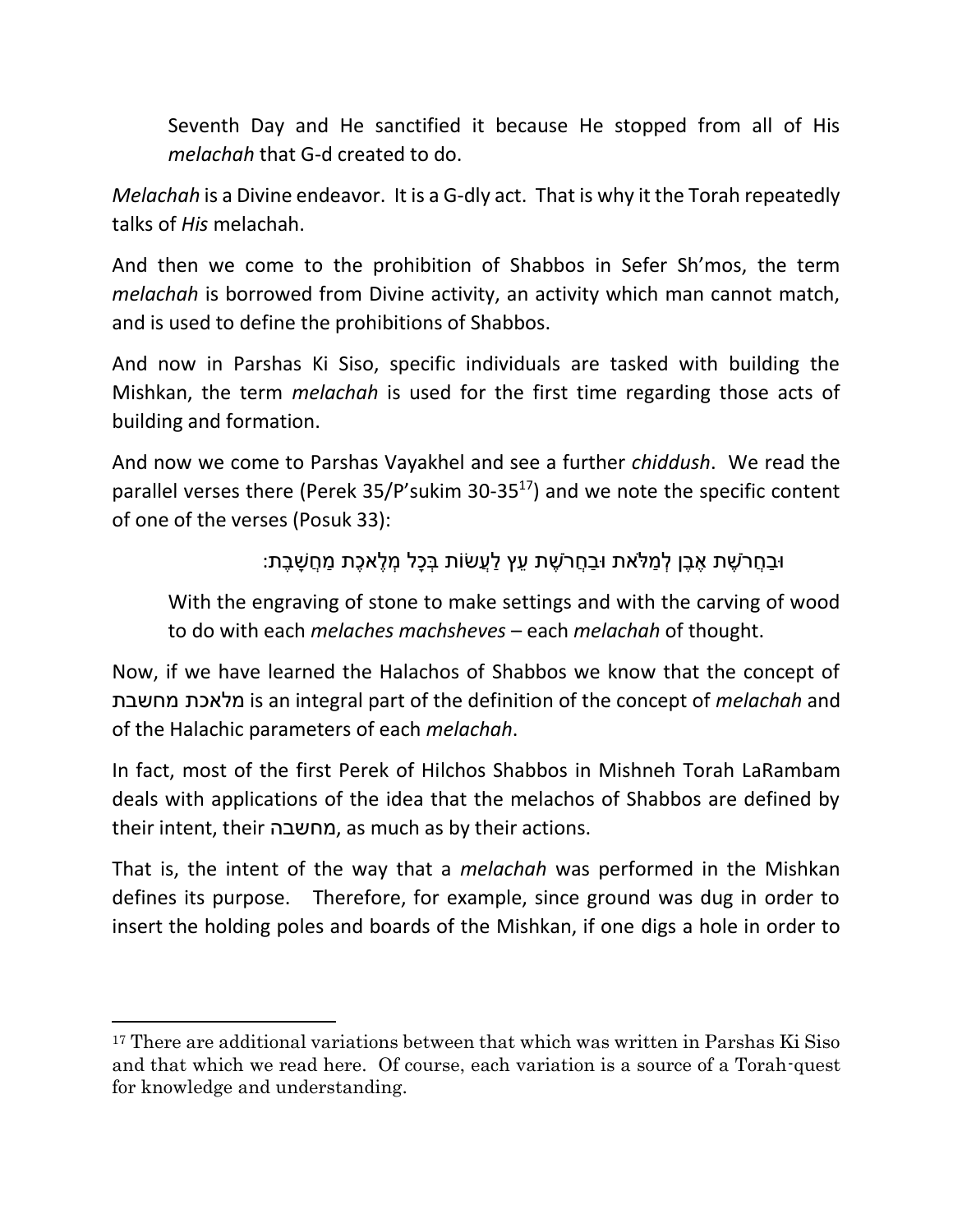extract the dirt, but not to use the excavation, that does not necessarily meet the  $\,$ ariterion of  $\,$ 18 מלאכת מחשבת.

If a *melachah* act was performed by one who was not involved with an act that would inherently lead to the *melachah* act and had no intention for the *melachah* act to be accomplished, then a sin may not have been committed whatsoever<sup>19</sup>.

מחשבת מלאכת also means that a *melachah* must have a constructive purpose. Thus the Halachah writes:

כל המקלקלין פטורין

If a *melachah* act leads to a ruined status, then there is no Torah prohibition<sup>20</sup>.

The list goes on and, as noted above, is relevant for all categories of *melachah* and for each individual one.

Just as it raised our interest to note that the Torah chose Parshas Vayakhel to introduce the fact that there are 39 *melachos* so it is interesting, to say the least, that the concept of מחשבת מלאכת is mentioned here for the first time, even though its idea was not initiated at this time.

The Torah points out the inherent relationship between the Mishkan and Shabbos. The nature of each of the thirty-nine *melachos* of Shabbos is learned from their use in the building and constructing of the Mishkan.

 $\overline{a}$ 

<sup>18</sup> This is called a מלאכה שאינה צריכה לגופה and is a subject of a dispute of *Rishonim* whether or not its prohibition is from the Torah.

<sup>19</sup> This is called a מתכוין שאינו דבר and may have no prohibition whatsoever. That is why if a person walks on grass and grass may be pulled out, with the person having no interest in the outcome whatsoever, there is no prohibition and one is permitted to continue walking. All Rishonim agree that this is permissible.

<sup>20</sup> There is a rabbinic prohibition, though. See Rambam Hilchos Shabbos Perek 1/Halachah 17.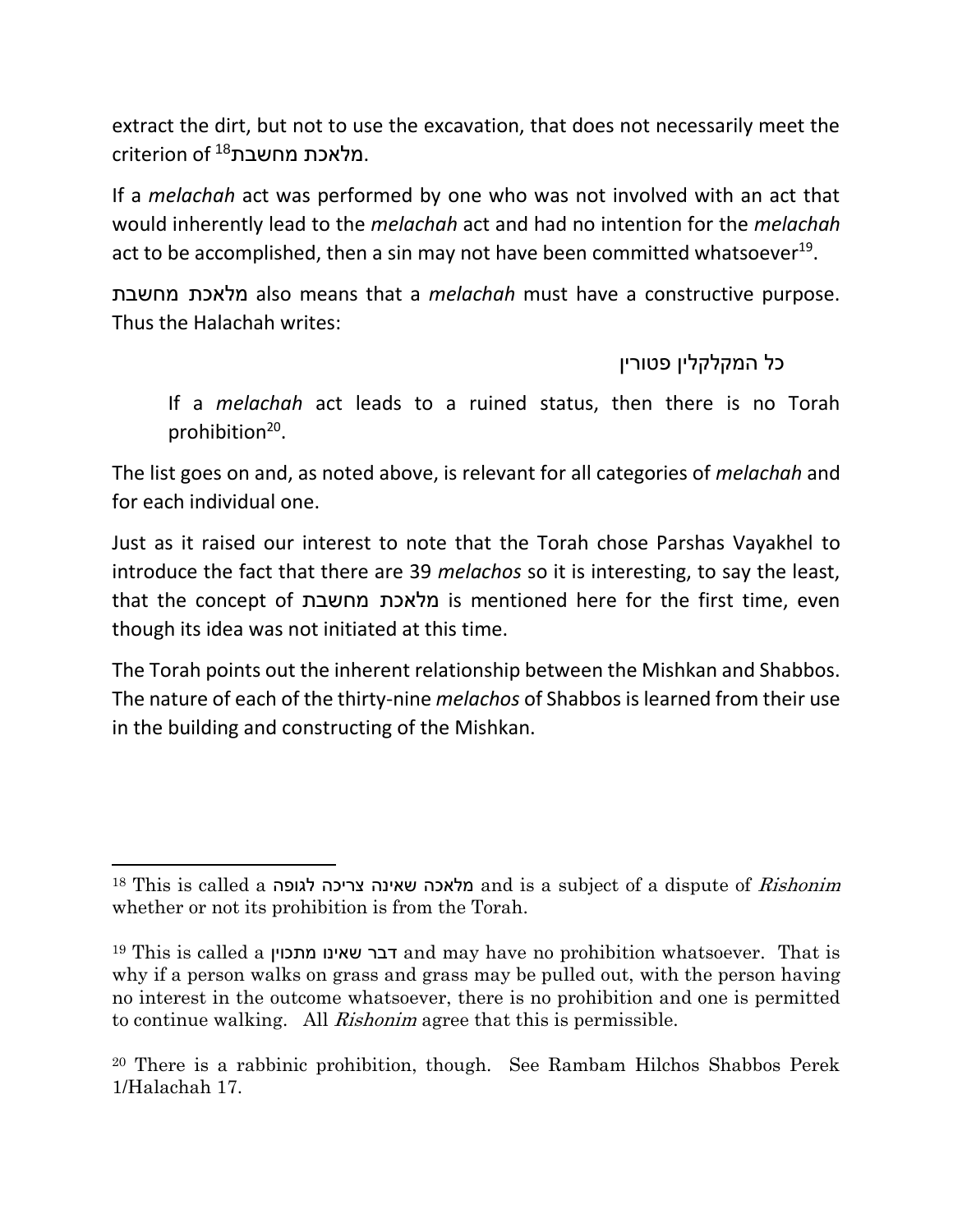מלאכה is a term used by G-d for His act of Creation. It becomes the byword of that which is prohibited on Shabbos and the definition of the type of activities required to build the Mishkan.

Since we learned in Parshas Ki Siso that the *sign* of Shabbos is that G-d is the Creator and we do not have such a sign regarding the Mishkan, so Shabbos is more closely tied to G-d and the world that He made.

It was *Shabbos B'reishis* where we are introduced to the concept of *Melachah* and the ongoing weekly Shabbos that made *Melachah* a part of our lives.

Thus the *Melachah* of Shabbos, that of Creation and that of our weekly observance is primary and it does have precedence over the building of the Mishkan, with its own *melachos* and thus that building cannot violate Shabbos<sup>21</sup>.

And, finally, the response of the *Netziv* to the question raised at the beginning of this *maamar* provides a true *Hashkafic* answer for the precedence of Shabbos.

The question was why, in Parshas Ki Siso, does the Torah mention the אות of Shabbos in a first verse without explaining its symbolism and then mentions אות in a subsequent verse, explaining its symbolization there.

Netziv explains that there are two facets of the אות of Shabbos. One is that which the Torah writes in the latter verse- Shabbosreminds us that Hashem is the Creator.

But the second facet, that which is not mentioned the first time that the word אות is used, is that the word אות emphasizesthe inherent nature of Shabbos in contrast to almost anything else.

Shabbos is independent of man. Shabbos exists on its own. It is self-defining.

 $\overline{a}$ 

That is, the Mishkan truly has sanctity. But it is not independent. *We* have to build it precisely to imbue it with its sanctity.

<sup>21</sup> On the other hand, the ongoing activity of the Mishkan often 'violated' Shabbos prohibitions. Each sacrifice that was required to be brought on Shabbos necessitated the melachos of Shechita, slaughtering, Hafshoto, flaying, Borer, selection, hav'o'roh, kindling and Bishul, cooking.

The same G-d Who said do not violate the Shabbos by building the Mishkan commanded to offer these korbonos on Shabbos with all that they entailed.